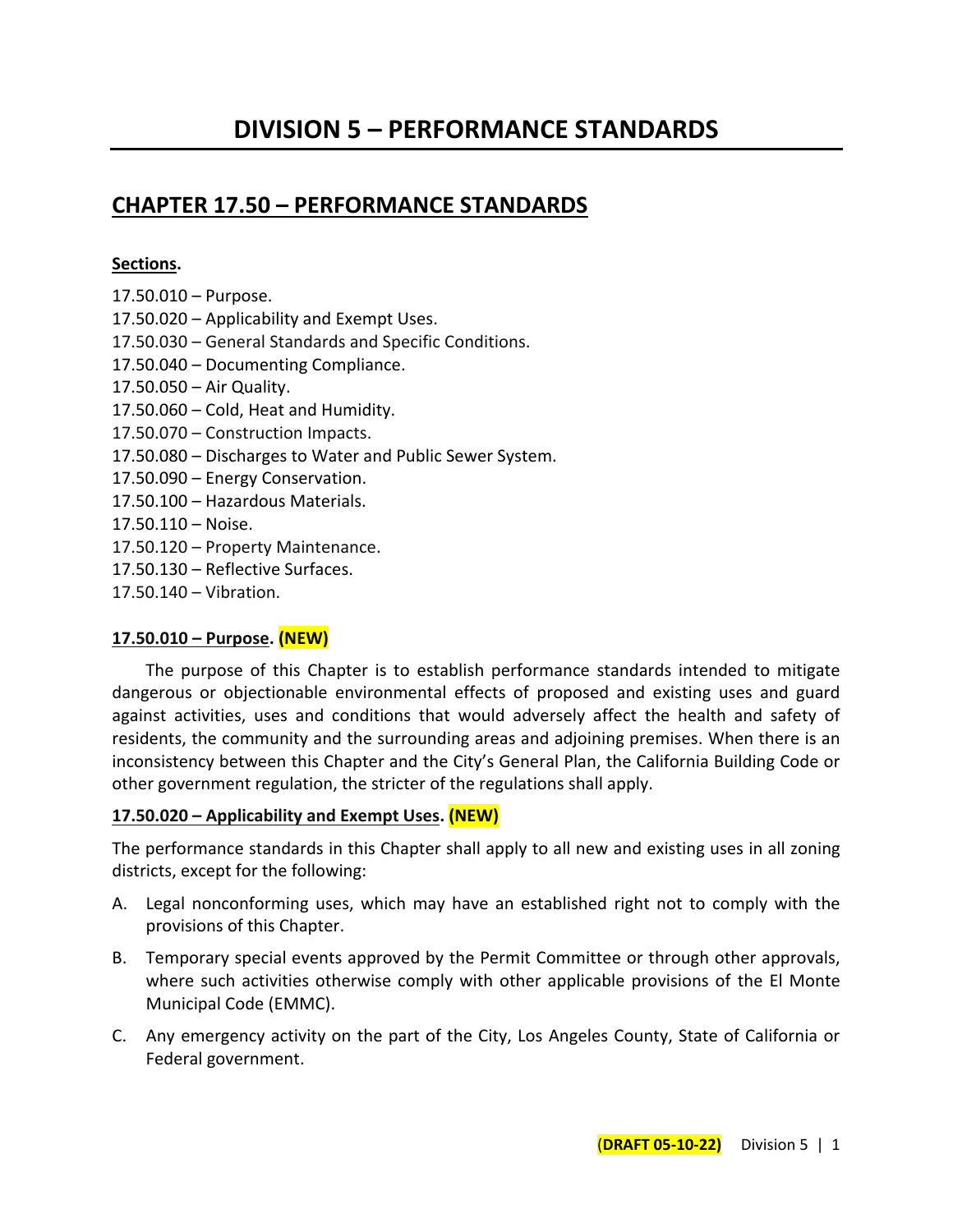- D. Temporary construction activity except where such activity is explicitly regulated per Section 17.50.070 of this Chapter and by other regulations of the EMMC.
- E. Existing uses established prior to January 1, 2022, where a subsequent rezoning or other amendment subjects the property to more restrictive performance standards. Such uses shall not be required to change their operations to comply with the new performance standards. However, if the use expands by more than 25 percent (either by building or land area square footage), such use shall be required to comply with all current standards of the new zoning or other amendment.

## **17.50.030 – General Standards and Specific Conditions. (NEW)**

- A. Land or buildings shall not be used or occupied in a manner creating any dangerous, injurious, or noxious fire, explosive or other hazard that would adversely affect the surrounding area.
- B. These performance standards are general requirements and shall not be construed to prevent the review authority from imposing, as part of project approval, specific conditions that may be more restrictive in order to meet the intent of this Title.

#### **17.50.040 – Documenting Compliance. (NEW)**

Upon submittal of an application for an entitlement or building permit, the applicant may be required to submit information documenting how the proposed use will comply with all applicable performance standards. This may include information on the proposed machinery, processes and products and their effects on adjacent properties and the environment. Such information may require reports provided by expert consultants. When measurements are necessary, levels of dangerous or objectionable environmental effects shall be measured in accordance with accepted engineering practices.

#### **17.50.050 – Air Quality. (NEW)**

- A. **Discharge Prohibited**. The operation of any [structure](http://online.encodeplus.com/regs/menifee-ca/doc-view.aspx?pn=0&ajax=0&secid=1936) or [use](http://online.encodeplus.com/regs/menifee-ca/doc-view.aspx?pn=0&ajax=0&secid=1954) shall not directly or indirectly discharge air contaminants (e.g. carbon, dust, fumes, gases, mist, noxious acids, odors, particulate matter, smoke, soot and sulfur compounds) into the atmosphere that exceed any local, state or federal air quality [standards](http://online.encodeplus.com/regs/menifee-ca/doc-view.aspx?pn=0&ajax=0&secid=1931) or that might be obnoxious or offensive to anyone residing or conducting business either on-site or abutting the [site.](http://online.encodeplus.com/regs/menifee-ca/doc-view.aspx?pn=0&ajax=0&secid=1926)
- B. **Compliance with Rules and Regulations**. Stationary sources of air pollution shall comply with the requirements of the most recent Air Quality Management Plan and any rules identified by the California Environmental Protection Agency (CalEPA), the California Air Resources Board (ARB) and the South Coast Air Quality Management [District](http://online.encodeplus.com/regs/menifee-ca/doc-view.aspx?pn=0&ajax=0&secid=1696) (SCAQMD).
- C. **SCAQMD [Permit](http://online.encodeplus.com/regs/menifee-ca/doc-view.aspx?pn=0&ajax=0&secid=1850) Filing Requirements**. If requested by the [Community Development](http://online.encodeplus.com/regs/menifee-ca/doc-view.aspx?pn=0&ajax=0&secid=1668)  [Director,](http://online.encodeplus.com/regs/menifee-ca/doc-view.aspx?pn=0&ajax=0&secid=1668) operators of uses, activities or processes that require SCAQMD approval to operate shall file a [copy](http://online.encodeplus.com/regs/menifee-ca/doc-view.aspx?pn=0&ajax=0&secid=2069) of the [permit](http://online.encodeplus.com/regs/menifee-ca/doc-view.aspx?pn=0&ajax=0&secid=1850) with the Community [Development](http://online.encodeplus.com/regs/menifee-ca/doc-view.aspx?pn=0&ajax=0&secid=1690) Department within 30 [days](http://online.encodeplus.com/regs/menifee-ca/doc-view.aspx?pn=0&ajax=0&secid=1684) of approval by SCAQMD.
- D. **Minimum Separation Distances**. The proximity of proposed sensitive land uses to air pollution sources should be considered in the siting of the sensitive [use.](http://online.encodeplus.com/regs/menifee-ca/doc-view.aspx?pn=0&ajax=0&secid=1954) For the purposes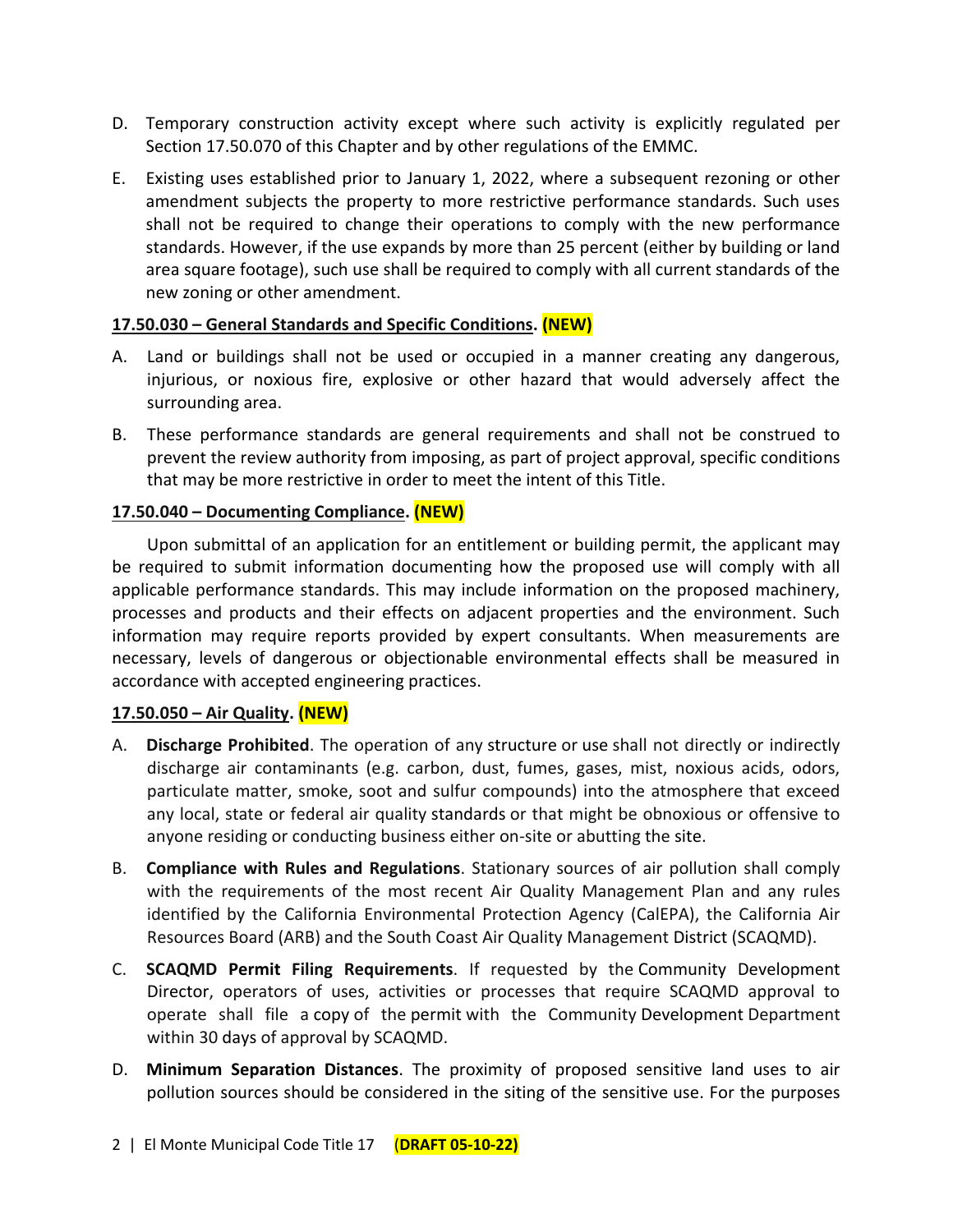of this Section, sensitive land uses are those land uses where individuals who are more susceptible to the effects of air pollution (e.g. athletes, children, the elderly, those with illnesses) than the population at large.

#### E. **Odor Emissions:**

- 1. No existing or proposed use, activity or process or portion thereof shall discharge from any source whatsoever such quantities of odorous gases or other odorous matter which would cause injury to the public or endanger the comfort, repose, health, and safety of any persons, or would cause or have a natural tendency to cause injury or damage to business or property.
- 2. All commercial and industrial uses shall be so operated as not to emit matter causing unpleasant odors which are perceptible by the average person at the point of determination established in Table 17.50-1:

| Table 17.50-1 – Point of Odor Determination                                                                                                                 |                                                                    |  |  |
|-------------------------------------------------------------------------------------------------------------------------------------------------------------|--------------------------------------------------------------------|--|--|
| Zone in Which Activities are Located                                                                                                                        | Point of Determination                                             |  |  |
| All residentially zoned properties and properties in the<br>Office Commercial (C-1), Neighborhood Commercial<br>(C-2) and Open Space (OS) zoning districts. | At or beyond any lot line of the lot<br>containing the activities. |  |  |
| All other zoning districts.                                                                                                                                 | At or beyond any boundary of any R<br>zoning district.             |  |  |

- F. **Dust and Dirt.** [Land use](http://online.encodeplus.com/regs/menifee-ca/doc-view.aspx?pn=0&ajax=0&secid=1777) activities that may create dust [emissions](http://online.encodeplus.com/regs/menifee-ca/doc-view.aspx?pn=0&ajax=0&secid=1713) (e.g. construction, grading) shall be conducted so as to create as little dust or dirt [emission](http://online.encodeplus.com/regs/menifee-ca/doc-view.aspx?pn=0&ajax=0&secid=1713) beyond the boundary line of the parcel as possible, including, but not limited to, the following:
	- 1. Scheduling. Grading activities shall be scheduled to ensure that repeated grading will not be required and that implementation of the proposed [land use](http://online.encodeplus.com/regs/menifee-ca/doc-view.aspx?pn=0&ajax=0&secid=1777) will occur as soon as possible after grading
	- 2. Operations during high winds. Clearing, earthmoving, excavation operations or grading activities shall cease when the wind speed exceeds 25 miles per hour averaged over one hour.
	- 3. Area of disturbance. The area disturbed by clearing, demolition, earthmoving, excavation operations or grading shall be the minimum required to implement the allowed [use.](http://online.encodeplus.com/regs/menifee-ca/doc-view.aspx?pn=0&ajax=0&secid=1954)
	- 4. Dust control. During clearing, demolition, earthmoving, excavation operations or grading, dust [emissions](http://online.encodeplus.com/regs/menifee-ca/doc-view.aspx?pn=0&ajax=0&secid=1713) shall be controlled by regular watering, paving of construction roads or other dust-preventive measures (e.g. hydroseeding), subject to the approval of the [City](http://online.encodeplus.com/regs/menifee-ca/doc-view.aspx?pn=0&ajax=0&secid=1658) Engineer.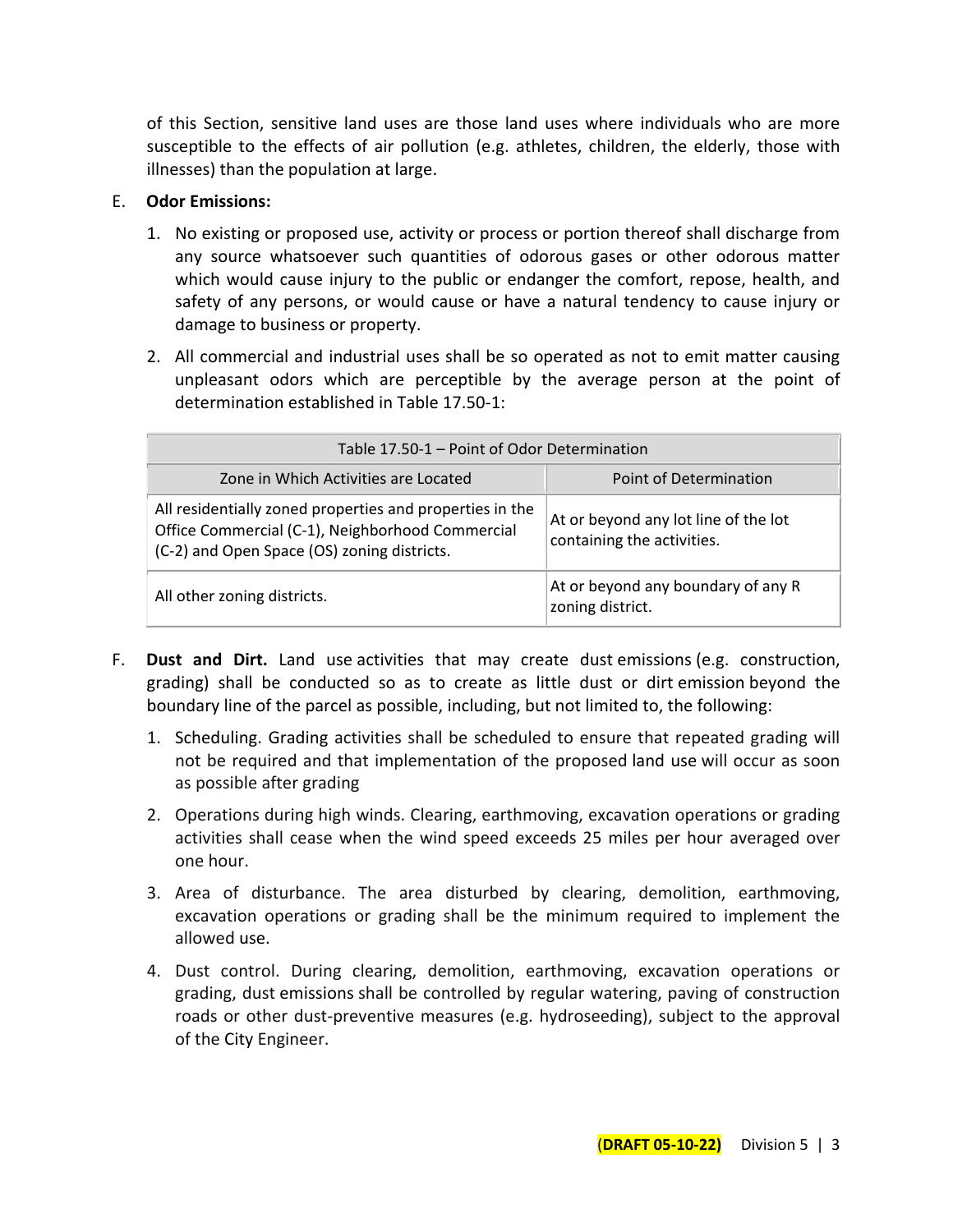- a. Material(s) excavated or graded shall be watered to prevent dust. Watering, with complete coverage, shall occur at least twice daily, preferably in the late morning and after work is done for the day.
- b. Material(s) transported [off-site](http://online.encodeplus.com/regs/menifee-ca/doc-view.aspx?pn=0&ajax=0&secid=1833) shall be either sufficiently watered or securely covered to prevent dust.
- 5. On-site roads. On-site roads shall be paved as soon as feasible. During construction, roads shall be watered periodically and/or shall be chemically stabilized.
- 6. Revegetation. Graded areas shall be revegetated as soon as possible to minimize dust and erosion. Portions of the construction [site](http://online.encodeplus.com/regs/menifee-ca/doc-view.aspx?pn=0&ajax=0&secid=1926) to remain inactive longer than three (3) months shall be seeded and watered until grass cover is grown and maintained, subject to the discretion of the [City](http://online.encodeplus.com/regs/menifee-ca/doc-view.aspx?pn=0&ajax=0&secid=1658) Engineer.
- 7. Exhaust emissions. Construction-related exhaust [emissions](http://online.encodeplus.com/regs/menifee-ca/doc-view.aspx?pn=0&ajax=0&secid=1713) shall be minimized by maintaining equipment in good running condition and in proper tune in compliance with manufacturer's specifications. Construction equipment shall not be left idling for long periods of time.
- G. **Smoke.** No existing or proposed use, activity or process or portion thereof shall, from any source whatsoever, discharge smoke or other particulate matter into the atmosphere, except as may be permitted by the SCAQMD.

#### **17.50.060 – Cold, Heat and Humidity. (NEW)**

- A. **Cold and Heat.** Every existing or proposed use, activity or process producing heat or cold shall be carried on in such a manner that the heat or cold caused is not perceptible at or beyond any property line. The presence of heat in the form of heat waves within the boundaries of a property shall not in itself constitute a violation of this Section.
- B. **Humidity.** Every existing or proposed use, activity or process producing humidity in the form of steam or moist air shall be carried on in such a manner that the humidity caused is not perceptible at or beyond any property line. The presence of humidity in the form of steam or moist air within the boundaries of a property shall not in itself constitute a violation of this Section.

## **17.50.070 – Construction Impacts. (NEW)**

Any nonresidential or multiuse project that requires discretionary approvals that include the demolition of more than 5,000 square feet and/or the construction of more than 2,500 square feet or any residential project that includes the construction of two (2) or more unit, shall comply with the following construction impact requirements:

- A. **Notification of Construction.** The applicant shall distribute a notice to all residents within 300 feet of the project boundaries prior to the commencement of construction activities. The notice shall include the contact information of the project manager and Planning Division staff.
- B. **Securement of Site.** Prior to commencing demolition and site preparation activities, the project site shall be secured with a fence to prevent unauthorized access to the site and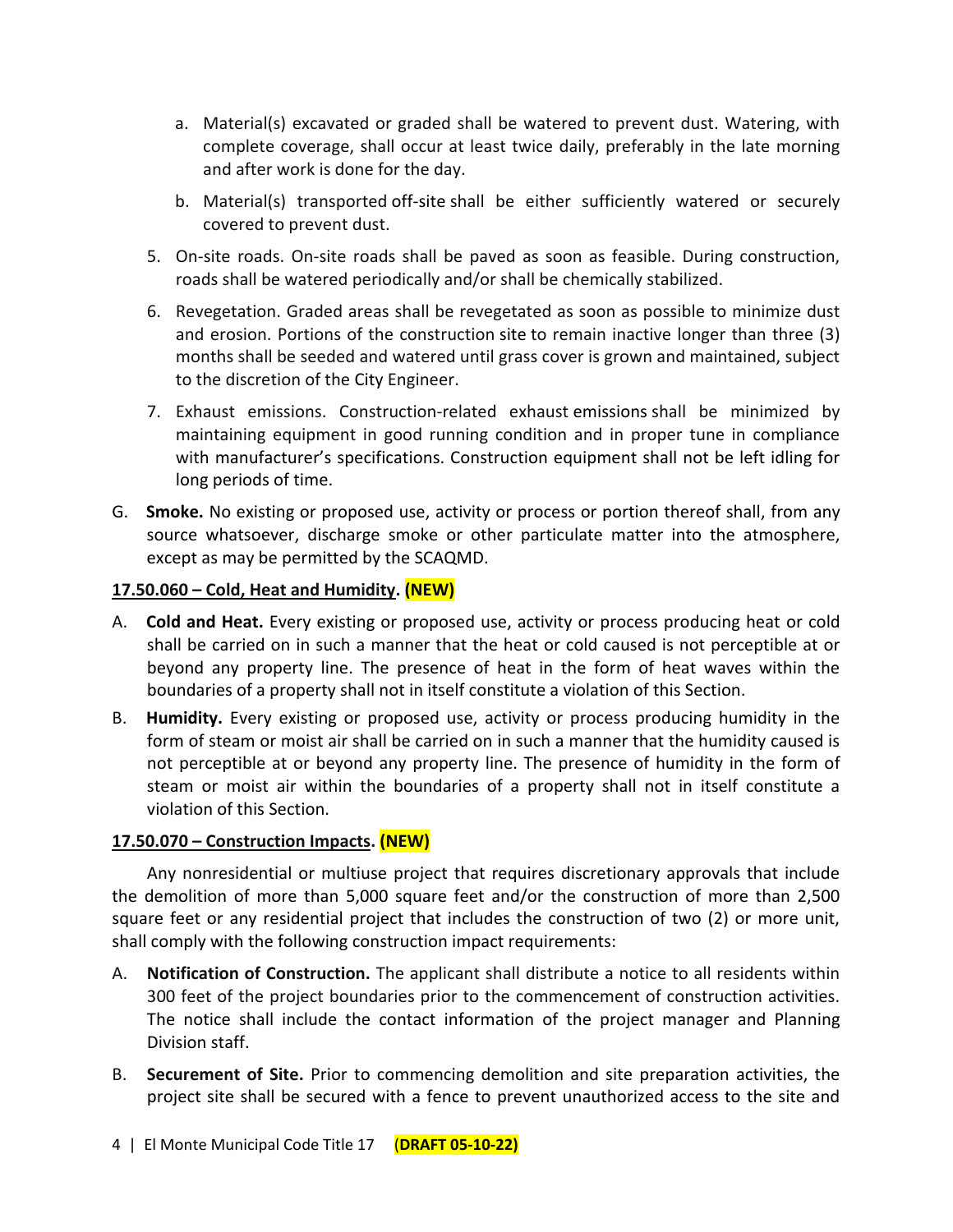the fence shall contain a screening material to screen construction activities from view. The temporary screening fence shall be maintained in good condition (free of tears, holes, crack lines, debris, etc.) at all times. At the primary entrance to the site, the screening material shall be reduced to a maximum height of four feet to provide visibility into the site at all times and for public safety purposes.

C. **Preconstruction Meeting.** Prior to the commencement of construction on the site, the applicant should schedule a pre-construction meeting between the general superintendent or field representative and the Planning Division to discuss the approved plans and construction requirements.

#### D. **Construction Hours:**

- 1. Residential zoning districts. Construction activities shall be limited to 7:00 a.m. to 6:00 p.m. Mondays through Fridays and 8:00 a.m. to 6:00 p.m. on Saturdays. No construction shall occur on Sundays or Federal holidays.
- 2. All other zoning districts. Construction activities shall be limited to 6:00 a.m. to 7:00 p.m. Mondays through Fridays and 8:00 a.m. to 7:00 p.m. on Saturdays, Sundays and Federal holidays.
- 3. All projects. The Community Development Director may extend the construction hours beyond those listed above provided the applicant has demonstrated that: it is a necessity; additional measures have been taken to reduce noise impacts on adjacent properties; all residentially zoned or used properties have been notified; and the duration will not extend beyond ten (10) consecutive days.
- 4. The construction hours listed above may be further limited by the City Council, Planning Commission, Zoning Review Committee or Community Development Director as a condition of approval.
- 5. If there are any conflicts between the regulations of this Section and Chapter 8.36 (Noise Controls) of the EMMC, the stricter of the two shall apply.
- E. **Truck/Traffic Management Plan.** A truck/traffic management plan should be required for the project pursuant to the City's Public Works Department. All construction traffic regarding the movement of heavy equipment and graded materials shall be limited to off peak hours. This plan shall be approved by the Public Works Department and Planning Division prior to the issuance of building permits.
- F. **Staging Areas.** A staging area for the project shall be approved by Planning Division staff prior to the issuance of building permits. All construction related activities are prohibited within the public right-of-way. All such activities shall be conducted on the project site or another designated property within 500 feet of the project site.
- G. **Refuse Disposal.** All construction and demolition debris shall be removed from the property in compliance with State law and Chapter 8.20 (Solid Waste – Removal, Collection, Disposal and Diversion) of the EMMC. The removal of all solid waste arising out of the construction and demolition process shall be undertaken by a duly franchised solid waste hauler authorized to provide solid waste services for construction and demolition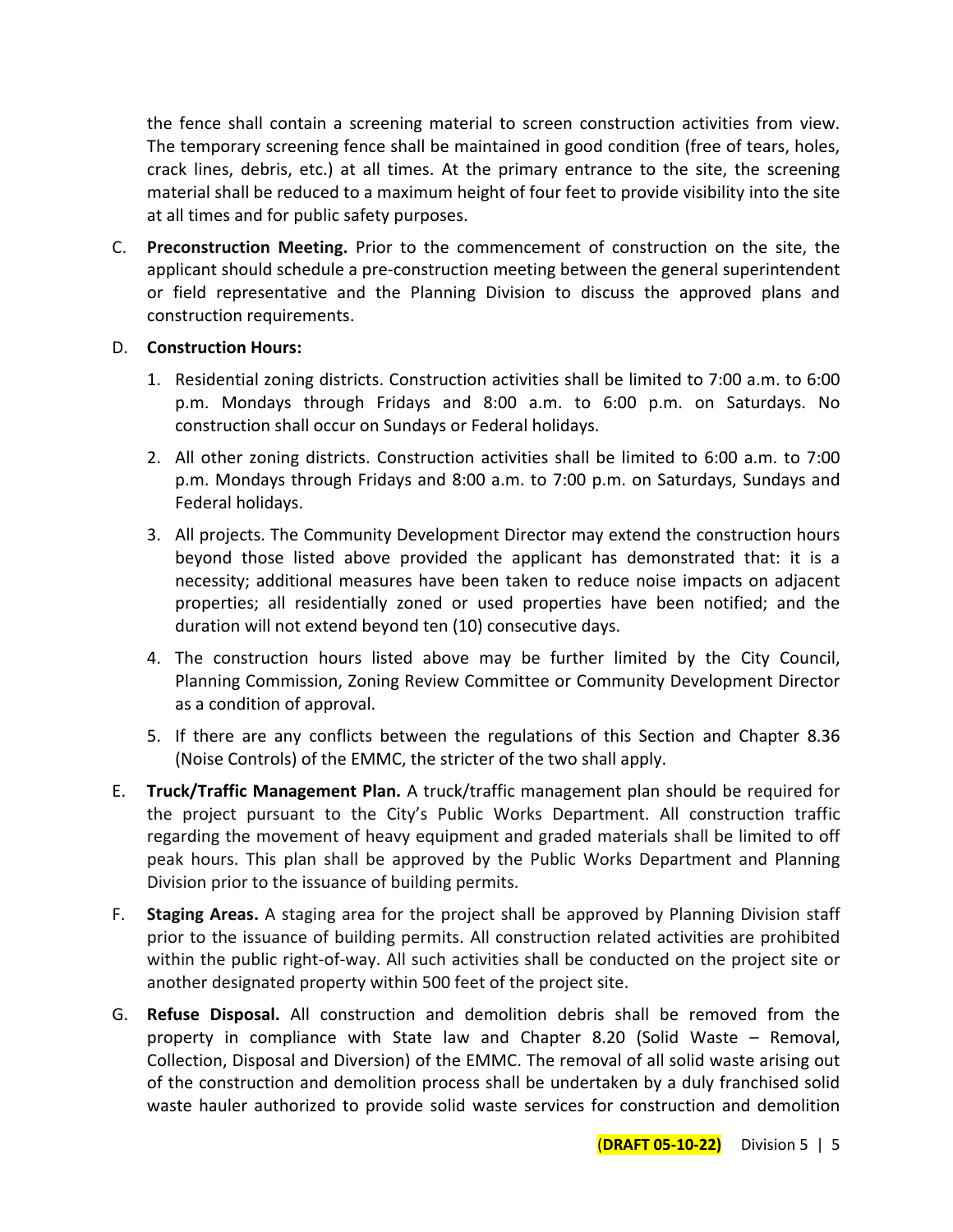projects within the City. The removal of all other waste from the property shall be undertaken by a duly franchised solid waste hauler authorized to provide solid waste services to residential and commercial properties within the City.

- 1. Prior to the issuance of a building permit, the applicant shall submit to the Building and Safety Division and the Code Enforcement Division, the name and contact information for the contracted waste hauler. It shall be the developer's obligation to ensure that the waste contractor utilized has obtained permits from the City to provide such services.
- 2. Prior to final approval for occupancy, and in addition to any other requirements set forth under the EMMC or by the Chief Building Official, the developer shall submit to the Building and Safety Division, the receipt(s) showing evidence that the waste and debris generated during the construction process were properly disposed and/or diverted.
- 3. Except as otherwise authorized pending the completion of the construction and demolition activities authorized under this Section, solid waste containers and bulky items may not be stored or maintained at locations designated for parking and must be maintained in those locations designated for the temporary storage of solid waste and bulky items.
- H. **Maintenance.** The project site and the public right-of-way adjacent to any portions of the site shall be maintained in a condition which is free of debris both during and after the construction, addition or implementation of the entitlements granted by the City.

## **17.50.080 – Discharges to Water or Public Sewer System.**

- A. Discharges to groundwater or waterways, whether direct or indirect, shall conform with all requirements of the EMMC, as well as requirements of the Regional Water Quality Control Boards, the California Department of Fish and Wildlife and any other regulatory agency with jurisdiction over the activity.
- B. Discharges to the City sewer system, whether direct or indirect, shall conform with all requirements of the EMMC.

## **17.50.090 – Energy Conservation.**

The use of conventional energy sources for space heating and cooling, water heating and illumination shall be minimized by means of proper design and orientation, including provision and protection of solar exposure.

## **17.50.100 – Hazardous Materials. (NEW)**

- A. **Required Entitlements.** A [Conditional Use Permit](http://online.encodeplus.com/regs/menifee-ca/doc-view.aspx?pn=0&ajax=0&secid=1671) is required for the storage of hazardous materials in conjunction with an on-site [primary use](http://online.encodeplus.com/regs/menifee-ca/doc-view.aspx?pn=0&ajax=0&secid=1956) in the Light Manufacturing (M-1) and General Manufacturing (M-2) zoning districts.
- B. **Reporting Requirements**. All businesses required by state law (per Chapter 6.95 of the California Health and Safety Code) to prepare hazardous materials release response plans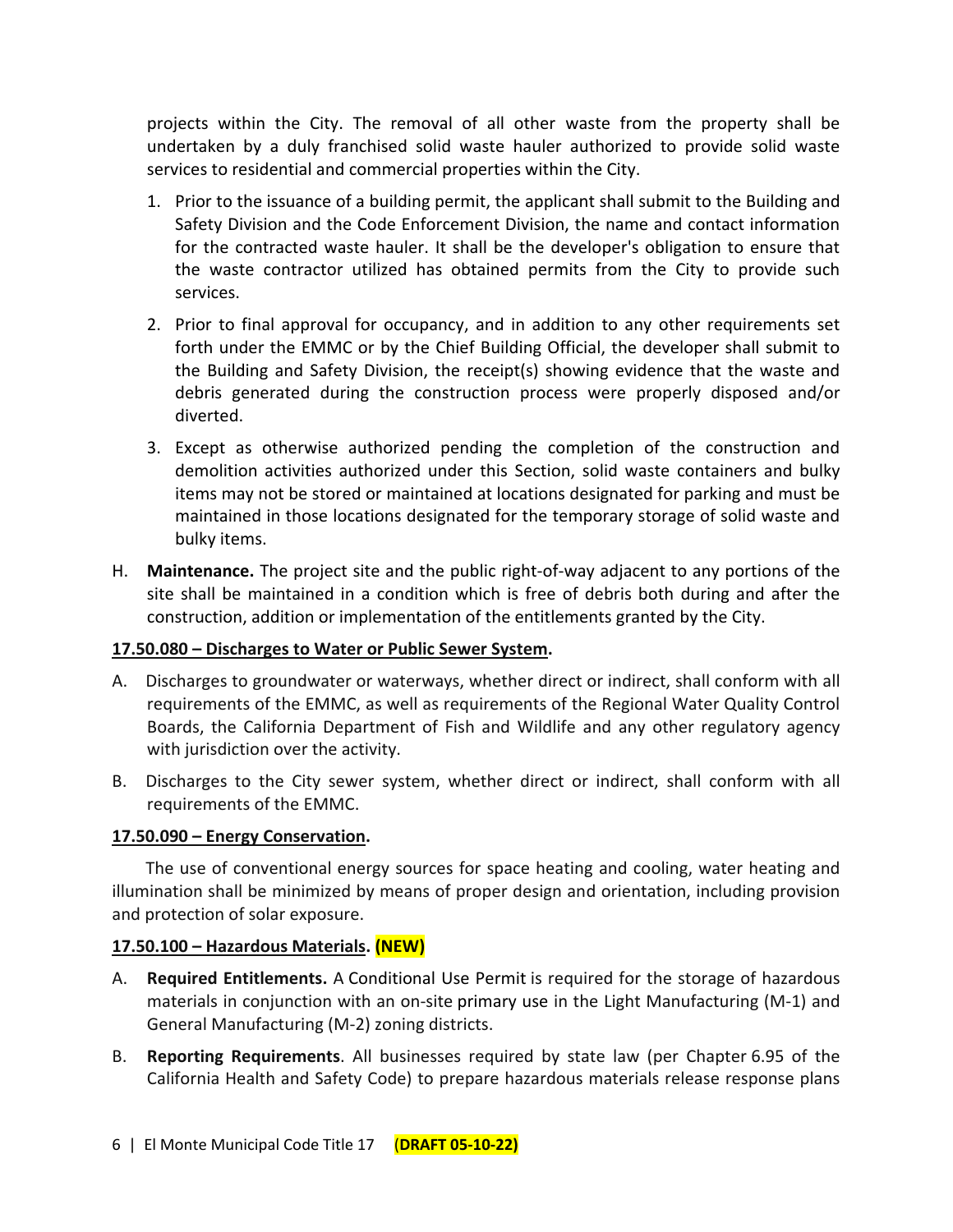shall submit [copies](http://online.encodeplus.com/regs/menifee-ca/doc-view.aspx?pn=0&ajax=0&secid=2069) of these plans, including any revisions, to the [Community Development](http://online.encodeplus.com/regs/menifee-ca/doc-view.aspx?pn=0&ajax=0&secid=1668)  [Director.](http://online.encodeplus.com/regs/menifee-ca/doc-view.aspx?pn=0&ajax=0&secid=1668)

- C. **Underground Storage**. Underground storage of hazardous substances shall comply with all applicable requirements of state law (Chapter 6.7 of the California Health and Safety Code and Section 79.1 13(a) of the Uniform Fire Code). Businesses that [use](http://online.encodeplus.com/regs/menifee-ca/doc-view.aspx?pn=0&ajax=0&secid=1954) underground storage tanks shall notify the [Community Development](http://online.encodeplus.com/regs/menifee-ca/doc-view.aspx?pn=0&ajax=0&secid=1668) Director of any proposed abandoning, closing or ceasing operation of an underground storage tank and the [actions](http://online.encodeplus.com/regs/menifee-ca/doc-view.aspx?pn=0&ajax=0&secid=1611) to be taken to dispose of any hazardous substances.
- D. **Aboveground Storage**. Aboveground storage tanks for flammable liquids may be allowed subject to the approval of the Fire Department.
- E. Any other use, handling, storage and distribution of hazardous materials shall comply with the applicable provisions of the California Hazardous Materials Regulations and the California Fire and Building Codes, as well as the laws and regulations of the California Department of Toxic Substances Control. Activities, processes, and uses shall not generate or emit any fissionable or radioactive materials into the atmosphere, a sewage system, or into the ground.

# **17.50.110 – Noise. (NEW)**

A. **Ambient Noise Standards.** Unless otherwise specifically indicated, the following ambient noise standards shown in Table 17.50-2 shall apply to all property within their assigned zoning districts and said standards shall constitute the permissible noise level:

| Table 17.50-2 – Permissible Noise Levels |                         |                         |
|------------------------------------------|-------------------------|-------------------------|
| <b>Zoning Districts</b>                  | 7:00 a.m. to 10:00 p.m. | 10:00 p.m. to 7:00 a.m. |
| R-1 zoning districts                     | 50 dBA                  | 45 dBA                  |
| R-2, R-3 & R-4 zoning districts          | 55 dBA                  | 50 dBA                  |
| C-1, C-2 & C-3 zoning districts          | 65 dBA                  | 60 dBA                  |
| M-1 & M-2 zoning districts               | 70 dBA                  | 70 dBA                  |

- 1. It is unlawful for any person to create any noise which would cause the noise level at the property line of any property to exceed the ambient noise level by more than five (5) decibels for a cumulation period of 15 minutes in any hour.
- 2. At the boundary line between a residential zoning district and a commercial and/or manufacturing zoning district, the noise level of the residential zoning district shall be used.
- 3. If a residential use is located within a commercial or manufacturing zoning district, the ambient noise level shall not exceed 50 dBA between the hours of 10:00 p.m. and 7:00 a.m.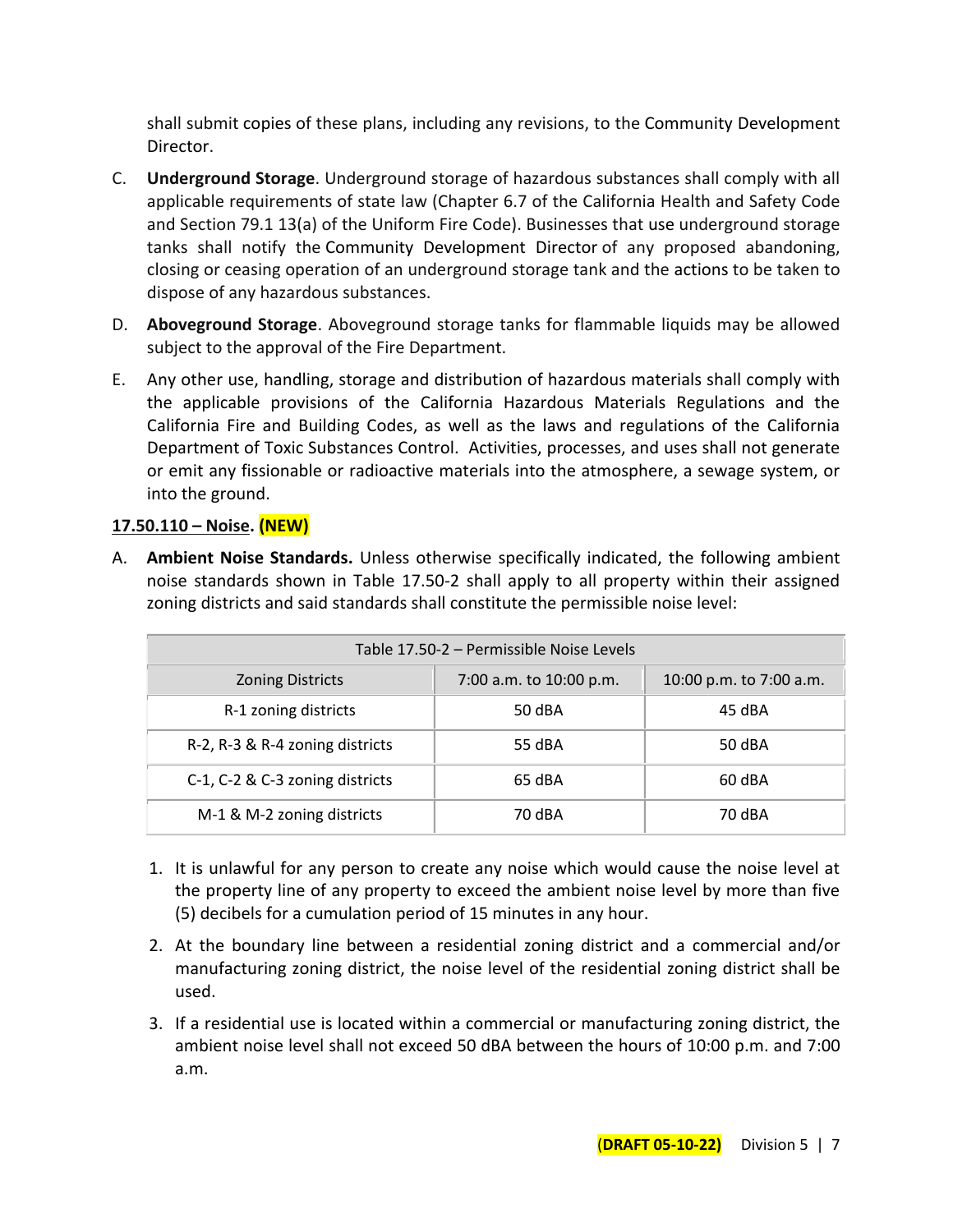B. **Corrections to Noise Limits.** The numerical limits given in Subsection (A) above shall be adjusted by the corrections outlined in Table 17.50-3.

| Table 17.50-3 – Corrections to Noise Limits (between 7:00 a.m. and 10:00 p.m.)                                |                   |  |
|---------------------------------------------------------------------------------------------------------------|-------------------|--|
| <b>Noise Condition</b>                                                                                        | Correction in dBA |  |
| Impulsive sound, pure tone or sounds with a cyclically varying amplitude.                                     | -5 dBA            |  |
| Noise occurring for a cumulation period of more than five (5) minutes<br>but less than 15 minutes in an hour. | $+5$ dBA          |  |
| Noise occurring more than one (1) minute but less than five (5) minutes<br>in any hour.                       | $+10$ dBA         |  |
| Noise occurring less than one (1) minute in any hour.                                                         | $+15$ dBA         |  |

#### C. **Special Noise Sources:**

- 1. Radios, Television Sets and Similar Devices. Any noise level from the use or operation of any radio receiving set, musical instruments, phonograph, television set, computer, phone or other machine or device for the producing or reproducing of sound at any hour of the day, which exceeds the noise limit at the property line of any receiving property shall be a violation of the provisions given in Subsection (A) above.
- 2. Machinery, Fans and Other Mechanical Devices. Any noise level from the use or operation of any machinery, equipment, pump, fan, air conditioning apparatus, refrigerating equipment, motor vehicle, or other mechanical or electrical device, or in repairing or rebuilding any motor vehicle which exceeds the noise limits at any property line, of any receiving property shall be a violation of the provisions given in Subsection (A) on the previous page.
- D. **Amplified Sound.** The use of loudspeakers or sound amplifying equipment in the city which exceeds the noise limits at any property line of a receiving property shall be a violation of Subsection (A) on the previous page.
- E. **Loading/Unloading.** In residential zoning districts, the opening, closing or other handling of boxes, crates, containers, building materials, or similar objects in such a manner as to cause a noise disturbance is not permitted between the hours of 10:00 p.m. and 7:00 a.m.

#### F. **Exemptions:**

- 1. Lawfully conducted parades or assemblies;
- 2. Emergency work;
- 3. All operations and activities the control of which is by law exclusively vested in another agency of government;
- 4. Bells or chimes while being used in conjunction with religious or patriotic services; and
- 5. The provisions of this regulation shall not preclude the construction, operation, maintenance, and repairs of equipment, apparatus, or facilities of park and recreation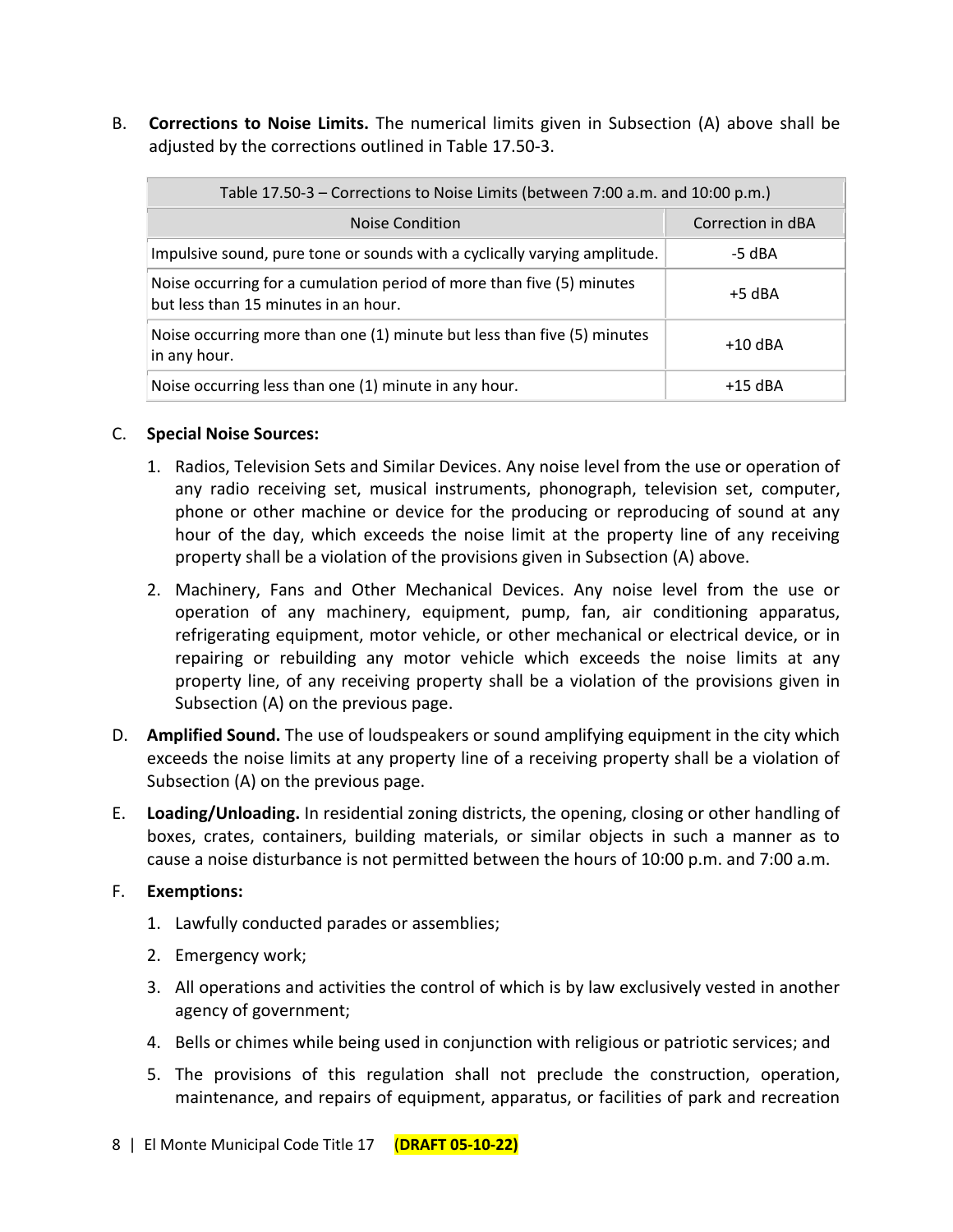departments, public work projects, or essential public services and facilities, including those of public utilities subject to the regulatory jurisdiction of the California Public Utilities Commission.

G. **Other Provisions.** If there are any conflicts between the regulations of this Section and Chapter 8.36 (Noise Controls) of the EMMC, the stricter of the two shall apply.

## **17.50.120 – Property Maintenance. (NEW)**

- A. **Multiple-family Residential Ownership Projects.** Ownership projects with three (3) or more units. Covenants, Conditions and Restrictions (CC&Rs) for property maintenance shall be submitted to the City. The CC&R's should include, but not be limited to, the following:
	- 1. The project's Conditions of Approval shall be transferred to the individual property owners of the parcels/units at the time of ownership transfer from the applicant to the buyers;
	- 2. The Owners' Association shall be administered by a professional property management company. The CC&R's shall be submitted for review by the City Attorney and shall be approved and recorded before building permits are issued;
	- 3. All residential and guest parking shall be allocated and properly marked for use.
	- 4. Include all the provisions outlined in Subsection (B) below.
- B. **Multiple-family Rental and Nonresidential Projects.** The applicant shall record a maintenance agreement to ensure the ongoing repair and upkeep of the property and all improvements (for multiple-family ownership projects with three (3) or more units, the items in the maintenance agreement shall be incorporated as part of the CC&Rs). Such improvements should include, but not be limited to the following:
	- 1. The removal of trash and debris found on the property;
	- 2. The proper and timely removal of graffiti;
	- 3. The timely maintenance, repair and upkeep of damaged, vandalized and/or weathered buildings, structures and/or improvements; and
	- 4. The timely maintenance, repair and upkeep of exterior paint, parking areas/striping, pedestrian pathways/open space areas, lighting and irrigation fixtures, walls and fencing, landscaping and related landscape improvements.

# **17.50.130 – Reflective Surfaces. (NEW)**

# A. **One-family (R-1) and Low-density Multiple-family Dwelling (R-2) Zoning Districts:**

- 1. Reflective building materials shall not be permitted, except as allowed in this Section.
- 2. Metallic finishes (e.g. exposed metal cladding) may be permitted subject to the approval of a Minor Design Review.
- 3. Exterior paint colors shall not exceed a light reflective value greater than 50 percent.